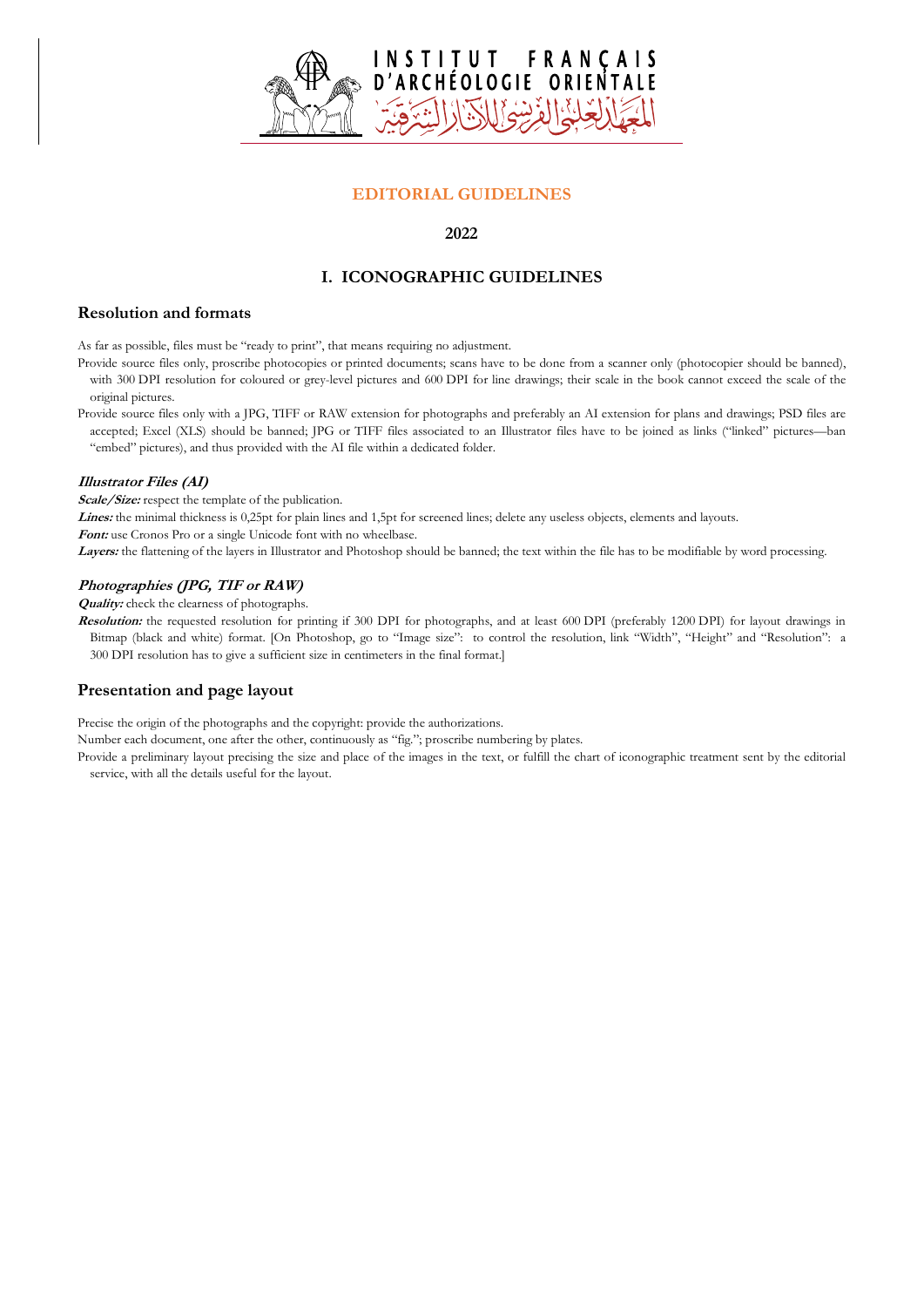# **II. PRESENTATION, WRITING AND DELIVERY OF THE MANUSCRIPT**

# **Delivery of the manuscript**

The complete folder of the manuscript is being sent in the electronic format and it includes:

- the text in a Word format, the charts in the Excel or Word format;
- the iconographic folder with the list of elements provided (figures, plates, legends, copyrights) and the preliminary layout or the chart of iconographic treatment;

The editorial service assesses formally the manuscript upon delivery: calibration, quality of illustrations, presentation of the text and the bibliography, transliteration and toponymy according to the guidelines of the IFAO.

During the amendment of the final proof, only typographic and orthographic amendments are admitted. The adding or deleting of a footnote or a paragraph must be avoided. Digital amendments (comments and marks in Acrobat) are preferable; the typographic signs of amendment annexed to the present guidelines apply to the handwritten amendments.

# **Presentation of the manuscript**

### **Text**

Choose a word processing as simple as possible, without any page layout, but with a very clear hierarchy of headings and crossheadings, preferably by using the title numberings:

ex. 1. Title one

1.1. Title two

1.1.1. Title three

**NB:** As for the articles are concerned, the numbering of crossheadings will be used for the stylage during the page layout process, then it will be deleted, unless expressly requested by the author. Thus it is important to avoid any reference to numbers crossheadings in the text, and to prefer the mentioning *infra* or *supra*.

Capital letters in French are accented (Égypte, À partir de, etc.).

Do not use bold nor underscoring.

In case of an included citation in a citation, use the single quotes: "... '... "...". A Beyond 4 lines, the cited passage is composed in smaller characters, it is indented, with no quotes and in roman.

Italics is to be used for titles and specific terms (see *infra*).

Adopt a continuous automatic numbering for footnotes by article.

Use the 2004 or later versions of Microsoft Word for the writing of texts in Latin characters.

## **Special characters composing**

Use the Unicode codage. A Unicode keyboard and a converter in plain text mode of most of ancient transliteration Macintosh and PC fonts are available on the Ifao website:

http://www.ifao.egnet.net/publications/outils/polices/

http://www.ifao.egnet.net/publications/publier/outils-ed/convertisseurs/

Compose the hieroglyphic texts under JSesh (provide also the source files in attachment), free to download:

https://jsesh.qenherkhopeshef.org/fr/releases/release\_7\_3\_2

The Greek fonts IFAOGrec Unicode and Coptic fonts Ifao N Copte are available on the Ifao website:

http://www.ifao.egnet.net/publications/outils/polices/

# **Guidelines**

## **Abbreviations of ceramic typologies**

The usual ceramic terminologies used by the community of ceramologists for all periods have to be spelled out and then identified by an acronym, in italics:

ex. *Late Roman*, *LR A*; *Eastern Sigillata* A, *ES* A; *African Red Slip Ware*, *ARS*.

Some usual words in ceramology are deemed authoritative:

ex. *Maidum Bowls*.

## **Acronyms**

Give the full name of the institution at the first occurrence, then use the acronym:

ex. Institut français d'archéologie orientale (IFAO).

#### **Bibliography and footnotes**

Use the "IFAO referencing styles for Egyptology" provided together with the present guidelines.

#### **Citation**

#### **Calls for notes**

They have to be placed after any punctuation marks  $(\cdot, \cdot, \cdot, \cdot, \cdot, \cdot, \cdot, \cdot, \cdot, \cdot, \cdot, \cdot, \cdot)$ ".